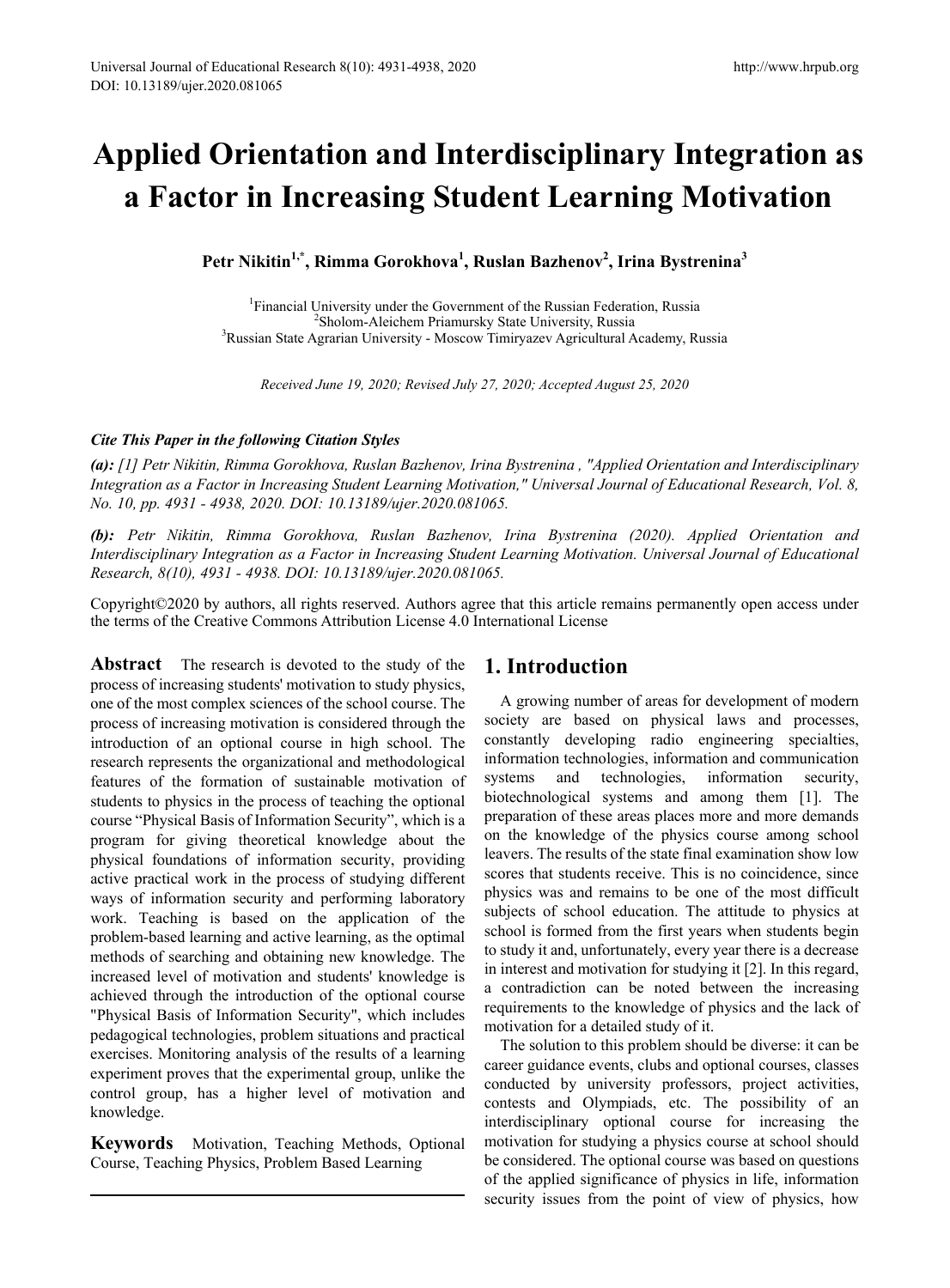physics and physical phenomena explain the modern achievements of our reality, for example the principle of operation of a cellular communication blocker.

## **2. The Contents and Structure of the Optional Course**

Information security is fundamentally based on various processes, including physical processes occurring in channels of communication and information transmission. An optional course "Physical Basis of Information Security" was created for students in grades 10-11. This course deals with the physical basis of information leakage channels, methods, means of security and stealing information are represented from the point of view of physics [3, 4].

The program of the optional course is designed for 36 hours. It is planned to conduct lecture classes - 8 hours and practical classes - 28 hours.

The objective of this optional course "Physical Basis of Information Security" is to review and explain the physical fundamentals of information security in plain language for high school students. Studying the course involves solving the following problems:

- to give consideration to the classification and physical basis of information leakage channels;
- to find out what means of stealing and security of information exist on each channel of information leakage;
- to consider the principle of action of the means of stealing and security of information from the point of view of physics;
- to solve tasks on each channel of information leakage.

The optional course for students is aimed at the formation of the following specific skills:

- to classify information leakage channels;
- to compare the means of stealing and security of information on each channel of information leakage;
- to describe the physical basis of information leakage channels;
- to describe the results of observations;
- to put forward hypotheses and draw conclusions.

One of the important problems is the problem of creating interest and increasing motivation for studying physics, preparing students for the state final examination in physics and for choosing specialties related to physical fundamentals.

A particular attention is paid to the syllabus of the optional course. The course is interdisciplinary and accumulates questions from sections of the course of physics, computer science and ICT related to the area of information security, which is very relevant and important in a modern technological society, and requires constant development and improvement [5]. The course includes

issues that are based on theoretical and technological foundations from the course of physics and computer science. The course syllabus consists of the following theoretical issues of information security [6]:

Topic 1. Classification of technical channels of information leakage [7].

Topic 2. Physical basis of the acoustic channel of information leakage.

- Direct acoustic channel;
- Acoustic vibration channel;
- Acoustic-radio-electronic channel;

Topic 3. Physical basis of the electric channel of information leakage.

- Leak from electrical circuits;
- Leak on power supply circuits;
- Leak on ground circuits.

Topic 4. Physical basis of the optical channel of information leakage.

- Visual optical channel;
- Photo-TV channel;
- Fiber optic channel.

Topic 5. Physical basis of radio channels of information leakage.

- Interception of signals from connected radio stations;
- Interception of radio signals;
- Radio beacons.

Topic 6. The physical basis of information leakage channels due to TEMPEST.

Topic 7. Means of stealing and security of information.

- Multifunctional search device;
- Detector of hidden video cameras on an optical basis with laser illumination;
- Non-linear locator [8, 9, 10].

A special place in the course is given to laboratory work, which examines the practical foundations of information security. Topics for seven laboratory works are listed below [11, 12].

Laboratory work No. 1. "Search for channels of voice information leakage."

Laboratory work No. 2. "Technical tools for detection, localization and neutralization of radio-emitting special technical devices of secret receiving information."

Laboratory work No. 3. "Technical tools for detection, localization and neutralization of special technical devices for secret receiving information using power lines of an alternative current network and lines of security (fire) alarm systems."

Laboratory work No. 4. "Search for information leakage channels using a non-linear locator. Search and discovery of radio bookmarks in the room. "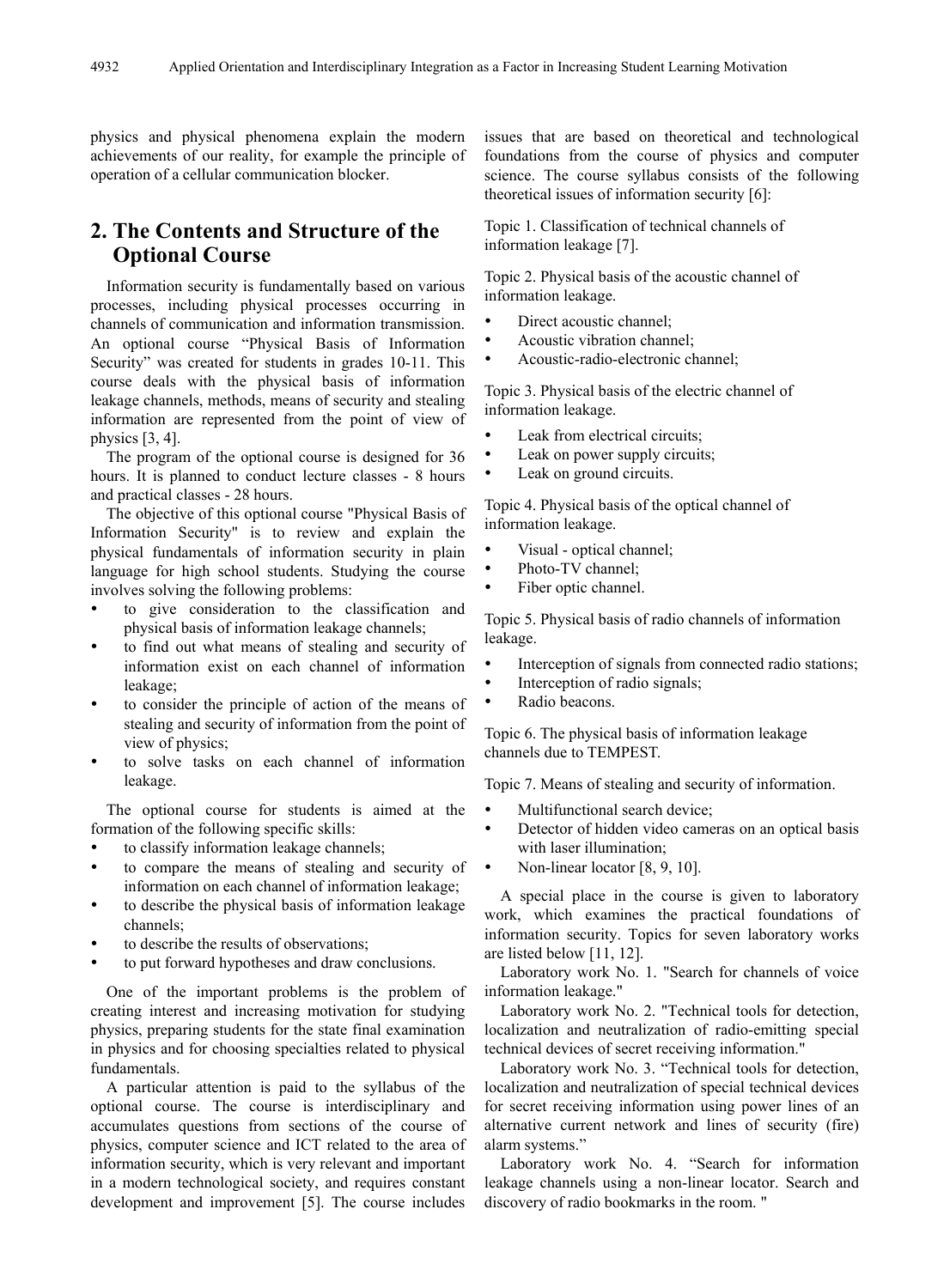Laboratory work No. 5. "Detection of surveillance and optical surveillance devices."

Laboratory work No. 6. "Search for information leakage channels using the field indicator. Search and discovery of radio bookmarks in the room. "

Laboratory work No. 7. "Investigation of the vibro-acoustic channel of information leakage."

The contents of the optional course are based on topics that are studied in physics classes [13, 14, 15, 16]. Studying the physical foundations of the acoustic channel of information leakage, the following topics that are studied in high school can be distinguished: "Waves", "Sound". In the section of molecular physics "Mechanical waves. Sound" the following topics are distinguished: "Wave phenomena", "Wavelength. Wave propagation velocity", "Sound waves", "Speed of sound", "Sound waves", "Speed of sound", "Mechanical waves".

When studying the physical principles of the electric channel of information leakage, the section of physics "Electromagnetic waves" can be distinguished, which is studied in high school and includes the following topics: "Electromagnetic wave", "Radiation of electromagnetic waves", "Properties of electromagnetic waves". The concept of an electromagnetic wave begins with the consideration of the relationship between oscillating electric and oscillating magnetic fields. The Hertz doublet, which was used to obtain electromagnetic waves, is also studied.

The topics studied at high school: "Reflection of light", "Refraction of light", "Dispersion of light", "Diffraction of light" are necessary for studying an optical channel of information leakage during the classes of an optional course.

At high school, in physics classes, such topics are studied: "The principles of radio communications", "Propagation of radio waves", "Radar location". These are the topics that are necessary to understand the physical principles of radio channels of information leakage. The study of the principles of radio communication begins with the introduction of the concept of radio communication, which means "the transmission and reception of information through electromagnetic waves in a wide range - from  $3^{x}10^{4}$  to  $3^{x}10^{11}$  Hz" [21]. Then, a radio communication scheme is studied and how information is transmitted and received is explained.

It has been proved by the analysis performed that the optional course is based on the sections of the physics course which are studied in high school.

The experimental testing of the optional course "Physical Basis of Information Security" was conducted among students in grades 10-11 of schools in the Mari El Republic.

### **3. Teaching Methods**

Classes of the course are aimed at forming students'

in-depth knowledge of the separate sections of physics, computer science and ICT, in particular information security issues and their physical fundamentals. It is methodologically advisable to conduct the optional course "Physical Basis of Information Security" using the problem-based learning method, which will allow getting acquainted with the various channels of information leakage, critically interpret and explain them from the point of view of physics [17].

Material in physics allows causing many problematic situations, controls the cognitive activity of students and teaches them to learn. The famous psychologist L. S. Vygotsky proved that "training will be successful only when it will not only be oriented to the level of development which is already achieved, but also run ahead a bit, presenting somewhat overstated requirements for logical thinking" [18]. It is necessary to ensure that students do not receive knowledge in a finished form, but try to acquire it on their own.

Problem-based learning is different in that the teacher creates a certain cognitive situation, helps students to highlight the problem, understand it and "accept" it; organizes students to master the new content knowledge necessary to solve the problem; offers a wide range of ways to use the obtained knowledge in practice [19, 20].

Thus, the application of the problem-based learning method ensures the reliability of the acquisition of knowledge, makes the learning process more meaningful and exciting, teaches to use the knowledge in practical activities, develops students' analytical and logical thinking, promotes the creative growth of the teacher, and forms the student as an active subject of learning [21].

The problem-based learning method was used during one of the classes "Communication blockers" of this optional course. Students are asked to name, for example, the Laplace formula for finding the speed of sound. And the student who will do it faster will receive an "excellent" mark. Since all the students today have phones with access to the Internet, then most likely they will want to find this information on the Internet. Meanwhile, the cellular blocker is turned on in the classroom [22, 23].

The main function of stationary jammers has become the protection from the most sophisticated listening devices (from cell phones to wireless microphones and video cameras) [24]. Another, no less important task of this device is to create a working atmosphere in company offices, to prevent distractions during meetings, negotiations, business meetings (the device blocks incoming / outgoing calls, as well as SMS messages). Stationary jammers are often used in cinemas, when showing performances in theaters, churches, mosques, temples and in many educational and prisons, that is, in places where the use of mobile phones is not desirable or even prohibited [24].

Thus, students will not be able to see the formula on the Internet. Further, in accordance with the technology of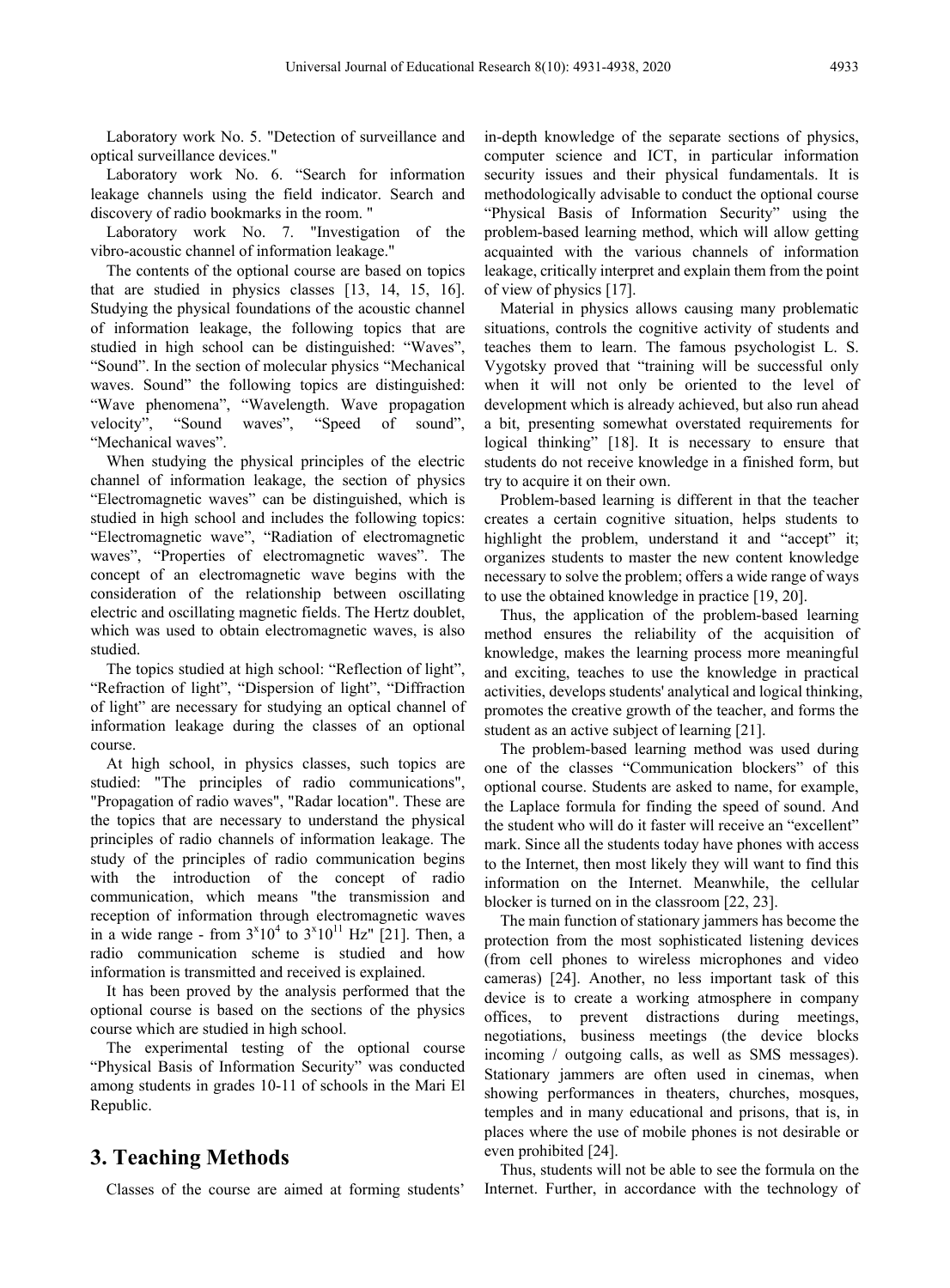problem-based learning, they are asked the question: "Why do not the phones work and does not the Internet load?" Students put forward their ideas and try to explain this fact: "Perhaps there is no connection? Is a cellular blocker installed? etc.". These questions lead to the need to get the knowledge of the physical fundamentals used in such devices as communication cellular blockers. After that, the basic functions of one of such devices "Monster" are studied and the principle of its operation from the point of view of physics is explained.

The main functions of "Monster" [24]:

- 1. The fourteen-channel device provides a reliable protection from mobile signals, standards and radio waves;
- 2. The device protects only from the signals of mobile phones and does not interfere with the operation of other electronic devices;
- 3. The device can work stably while being turned on for a long time.

The total output power of the communication blocker is 35 watts. The device, during its operation, creates disturbance, the so-called "white noise" and, due to this, muffles the work of mobile phones and other devices that operate at the frequencies stated in the characteristics of the blocker. A device of this type ensures the disappearance of a mobile signal falling within its radius of action. The range of the jammer is up to 40 meters.

At the end of the class, students complete the task: "Find the suppressed frequencies with the "Monster" device.

Thus, after analyzing the method of problem-based learning, we can draw the following conclusions:

- 1. The method of problem-based learning plays an important role in learning, as it forms the thinking process, contributes to the activation of students' independent activity.
- 2. The application of the method of problem-based learning when studying the problems of information security from the point of view of physics allows students to gain practical knowledge and skills in the field of physics, computer science, and information security.

Laboratory works are aimed at the formation of skills of the use of equipment for the physical support of information security. Various special laboratory equipment can be used when conducting laboratory work.

The lesson examines the equipment that allows detecting hidden micro-cameras by optical sign with laser illumination, these devices work in the optical range and no radio-electronic interference or shielding can prevent them from detecting all types of hidden cameras: video cameras; camcorders with pin-hole lens; digital photo and video cameras; cameras with auto focus, which must be included in the lesson, since their use is currently relevant, because they allow the detection of hidden video cameras in various conditions: in walls, ceilings, bags, in various packages, inside an electromagnetic screen [25].

Equipment is used during search operations inside and outside the buildings, in transport, and is designed to detect special technical tools and other devices incorporating semiconductor components.

When studying such equipment, the issues of radio frequency range in various ranges, various interferences, various types of signal radiation: continuous and pulsed probing signal, signal radiation power (1 W in continuous, and 15 W in pulse mode) are learned.

In the laboratory works, one more device is studied which is designed to carry out operational procedures to detect and localize the technical tools of secretly obtaining information, as well as to identify and control natural and artificially created channels of information leakage. These devices perform various monitoring and search tasks, such as identifying the fact of work (detection) and finding the location of radio-emitting special technical equipment that creates potentially dangerous radio emission from the point of view of information leakage; detection and finding the location of special technical tools working with radiation in the infrared range; identification of the most vulnerable places, from the point of view of the occurrence of vibro-acoustic channels of information leakage, as well as an assessment of the effectiveness of these building protection systems; identification of the most vulnerable places, from the point of view of occurrence of acoustic information leakage channels, as well as assessment of the effectiveness of room acoustic insulation [26].

It should be noted that the topics discussed in the classroom are important for gaining knowledge of the sections of the modern physics course, increasing the motivation for studying physics and, of course, getting to know the various areas of professional application of knowledge gained during physics classes. The experimental implementation of the obtained development results was aimed at testing the hypothesis of a change in students' motivation for studying physics.

By motivation, we mean "an incentive for the active work of individuals, collectives, groups, associated with the desire to satisfy certain needs." There are several types of motivation [27]:

- 1. Extrinsic and intrinsic motivation. Extrinsic motivation is not related to the content of a certain activity, but the circumstances which are external to the subject. Intrinsic motivation is associated not with external circumstances, but with the content of the activity itself.
- 2. Positive and negative motivation. Motivation based on positive incentives is called positive. Motivation based on negative incentives is called negative.
- 3. Stable and unstable motivation. Motivation is stable when it is based on the needs of a person, as it does not require additional reinforcement.

From the point of view of training stable positive motivation is of greatest interest, as the development of this kind of motivation is the most important component.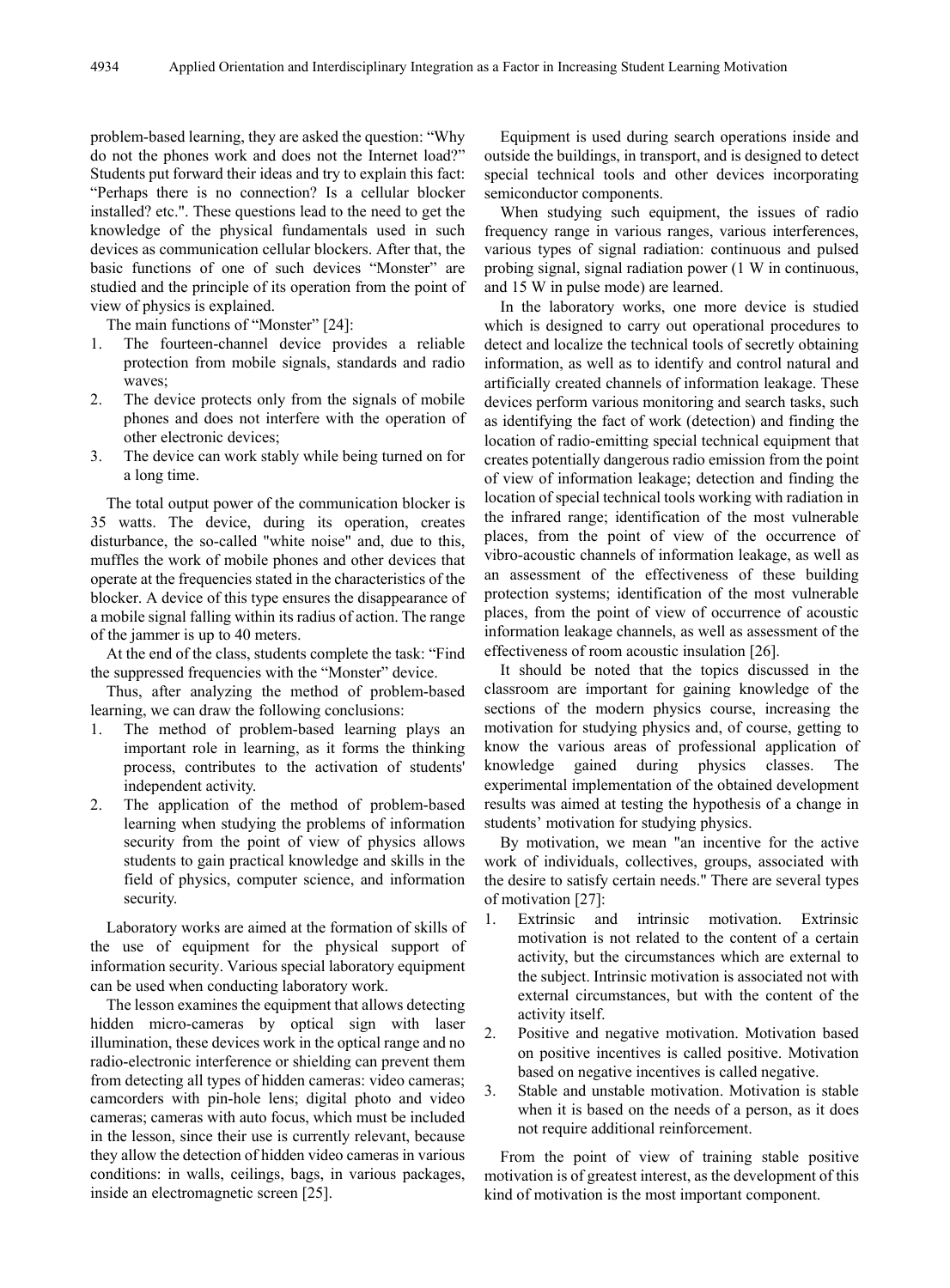#### **4. Results**

A pedagogical experiment on the introduction of the optional course "Physical Basis of Information Security" was conducted in high school. As a result of the experiment, the motivation for learning physics was measured. The experiment consisted of ascertaining, training, and control stages, at each of them an analysis of the students' motivation for studying physics was carried out.

Initially, two groups were identified for organizing the study: an experimental group and a control group. In the experimental group consisting of 21 students who themselves expressed a desire and signed up for the course, an optional course was held at the same time as physics classes during the first half of the school year. In the control group of 32 people an optional course was not conducted.

At the ascertaining stage of the pedagogical experiment, a questionnaire was conducted to determine the level of students' motivation for studying physics in the control and experimental groups.

10 questions were offered to be answered:

- 1. Do you like studying physics?
- 2. Is physics an interesting or a boring science?
- 3. Do you think physics will be useful to you in your future life?
- 4. Do you understand the physics study material in your textbook?
- 5. Are you active during physics classes?
- 6. What form of classes do you like most of all?
- 7. What is your goal in physics classes?
- 8. Would you like physics to be removed from the list of school subjects?
- 9. Do you enjoy doing homework in physics?
- 10. Would you like to study the physical fundamentals of information security?

Questioning results for some questions are presented in Figures 1-3. To the first question of the questionnaire: "Do you like studying physics?" 38 students, and it accounted for 72% of respondents, answered "I don't like it".



**Figure 1.** Distribution of results of the answer to the question: "Do you like studying physics?"

It is obvious that most of the students' answers to questions 2, 3, 8 and 9 proved the absence of motivation to study physics and only a small number of students, approximately 15%, said that physics is a necessary subject. The results of answers to the question: "Do you understand the physics study material in your textbook?" are represented in Figure 2.



**Figure 2.** The results of the question: "Do you understand the physics study material in your textbook?"

To the question: "What forms of classes do you like most of all?" most of the students (76%) answered "Laboratory work".

77% of students expressed their desire to study the physical foundations of information security. Results of the last question: "Would you like to study the physical fundamentals of information security?" are presented in Figure 3.



**Figure 3.** Results of the question "Would you like to study the physical fundamentals of information security?"

The level of motivation of students was determined according to the results of the questionnaire, - low, medium, high. An analysis of the answers of the questionnaire showed that most students (85%) have a low and a medium level of motivation to study physics, and only 15% of students from the control and the experimental groups are ready to study physics and see its significance in their future life, in preparation for a future profession.

The analysis of the last question of the questionnaire showed that most of them would like to study the physical foundations of information security, and the school course does not provide the issues in this context. Computer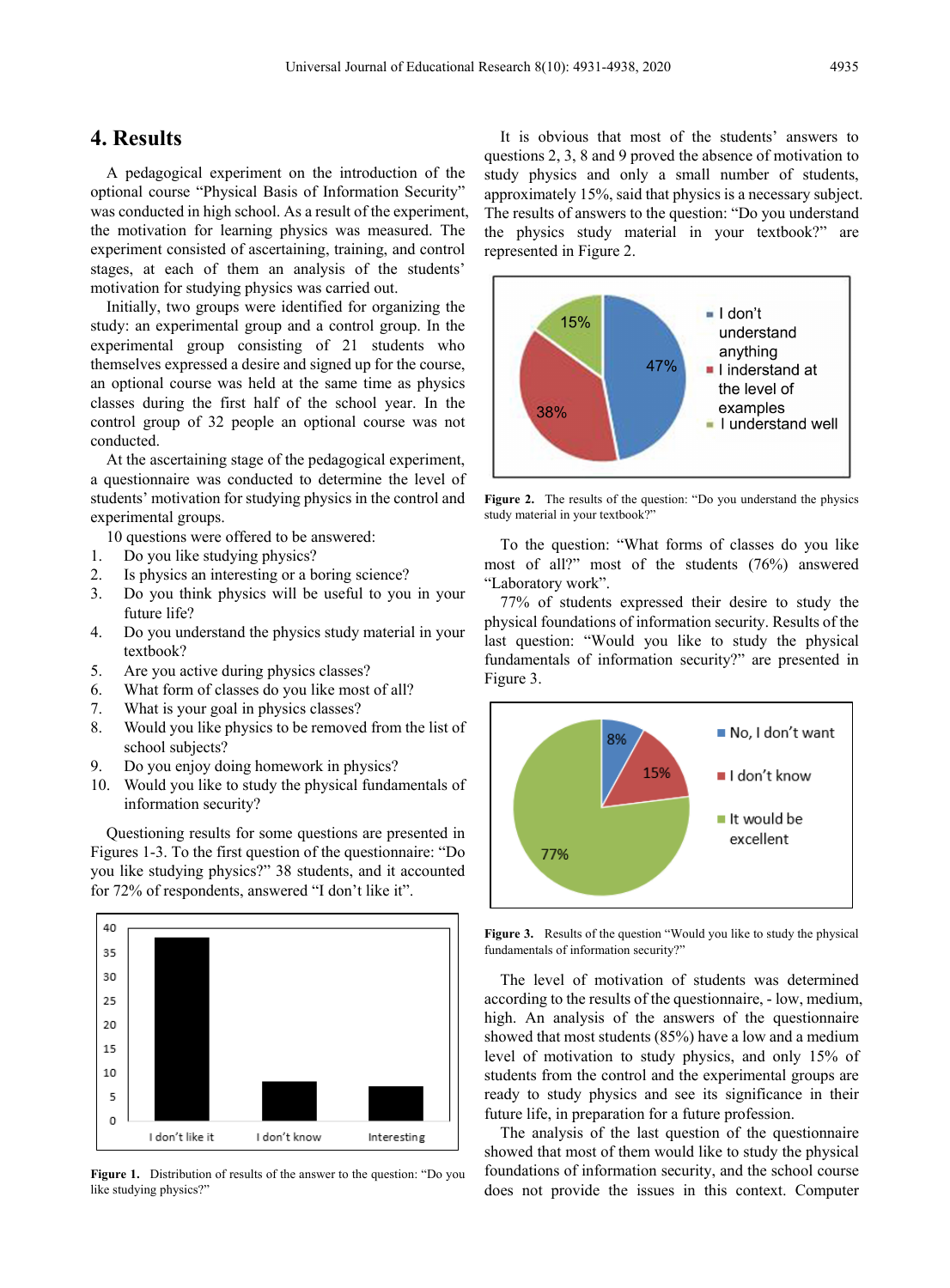science and ICT mainly explain the issues of cryptographic information protection.

At the training stage of the experiment, classes of the optional course "Physical Basis of Information Security" were conducted in the experimental group. Classes of the developed optional course were conducted in the 10th grade of high school during the school year. Various methods were used in the learning process, but the problem-based learning method occupied a special place there. Students put forward ideas, hypotheses, assumptions on the issues being studied, both from the section of physics, and from the section of computer science, ICT and information security.

The level of motivation in the experimental and control groups was determined at the control stage of the experiment, after conducting classes of the optional course. The survey results as a percentage of students' motivation levels before and after classes are shown in Figure 4.





**Figure 4.** Levels of motivation to study physics in the experimental group

The hypothesis of the absence of a change in the level of students' motivation to study the course of physics was tested with the use of the nonparametric Wilcoxon rank sum test. The calculated value of the criterion in the experimental group and the critical value found in the table are equal, so the null hypothesis is rejected and an alternative one is accepted. The change in the results of the level of motivation in the experimental group and the observed difference in connected samples turned out to be statistically significant. Therefore, it was confirmed that conducting classes of the optional course helps to increase the motivation of students of the experimental group to study physics. Changes occurred in the control group; however, verification by the Wilcoxon rank sum test didn't confirm a statistically significant difference.

The optional course "Physical Basis of Information Security" was conducted during the school year and took place simultaneously with the study of the basic course of physics. A question that is also important and significant is the process of gaining knowledge by students. Checking changes in the level of knowledge of students was carried out on all the topics studied. The hypothesis was tested the study of topics of the optional course "Physical Basis of Information Security" and the change in the level of motivation to study physics do not affect the change in the level of knowledge of students. Testing the knowledge of this hypothesis covered primarily issues related to the topics studied during the optional course. The basic tasks were the tasks of the Unified State Exam in physics, presented in the CMM (control-and-measuring materials) specification, questions and tasks of the studied sections of the physics course, which directly or indirectly intersect with questions of the optional course. The exam tasks include, for example, such topics as the principle of superposition of electric fields, the magnetic field of a current carrying conductor, Ampere force, Lorentz force, Lentz rule (determination of direction) and others [28].

Students did control tasks in physics at the end of the school year. Assessment was performed on a 30-point scale and the results were grouped. Knowledge assessment was carried out throughout the sample, and then the level of knowledge was compared in the control and experimental groups.

The results in the control and experimental groups were grouped into intervals and are presented in Figure 5.



**Figure 5.** The distribution of the results of the control task in the control and experimental groups.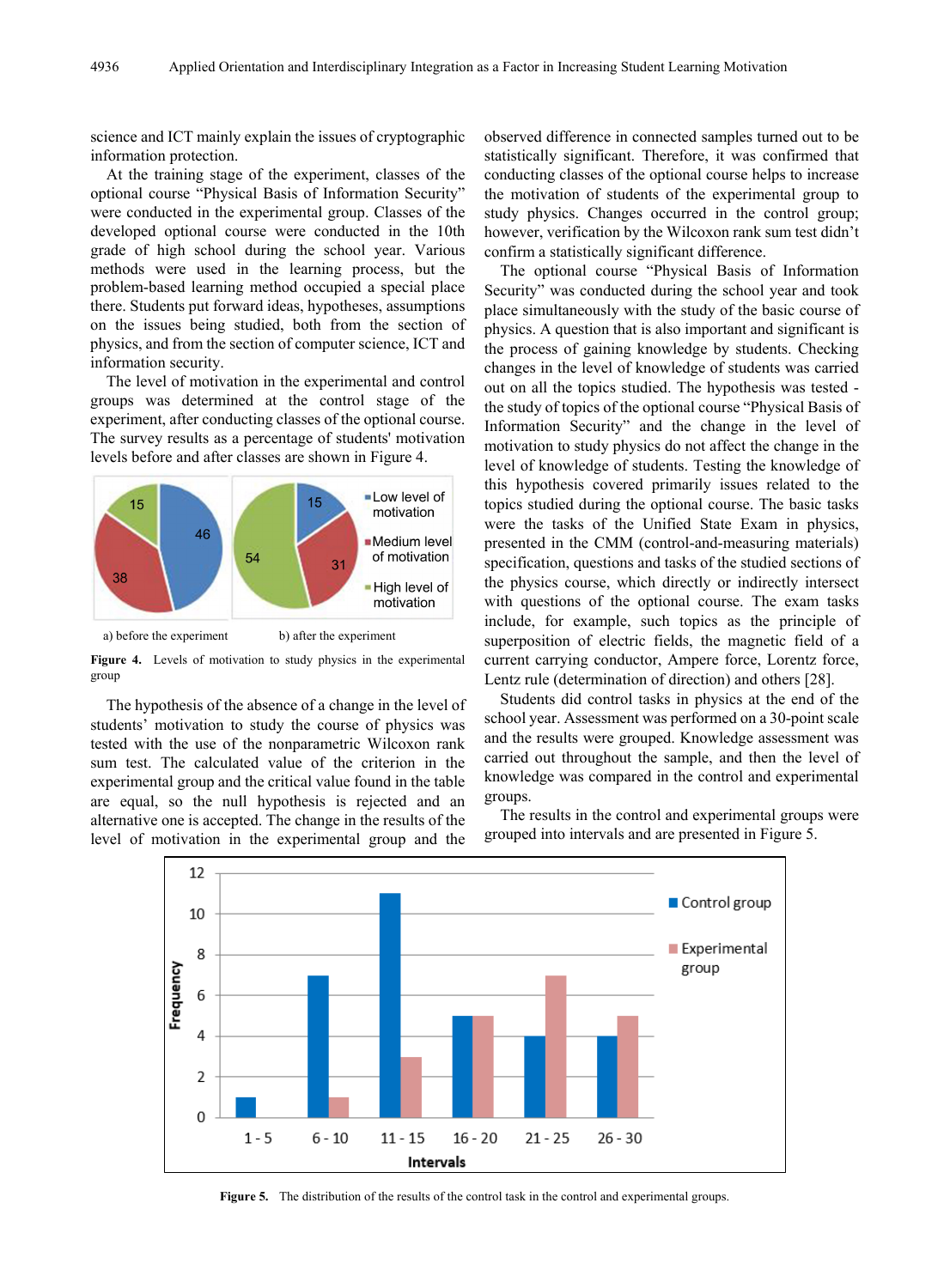The median value in the control group was 13,5 points, and the average value was 15,4 points, which indicates a shift in the sample to the left. In the experimental group, the median value and the average value turned out to be 22 and 21,2, respectively, which shows the normal distribution of the sample.

The hypothesis was tested for the obtained data: the results of the control task in physics in the control and experimental groups differ statistically insignificantly. To test the hypotheses, we used Student's parametric t-test, which is used to compare the average values in independent samples corresponding to the normal distribution.

The calculation of indicators was carried out using the Two-sample t-test tool with various dispersions from the Microsoft Excel Data Analysis add-ons. The results of the calculation of the values of the indicators are listed in Table 1.

| Criteria                | Control group | Experimental<br>group |
|-------------------------|---------------|-----------------------|
| Medium                  | 15,4          | 21,2                  |
| Dispersion              | 45,7          | 30,2                  |
| t-statistics            | 3,4           |                       |
| t critical double-sided | 2,009         |                       |

**Table 1.** Calculation of the Student's t-test

The results show that the calculated value of the criterion t-statistics is 3,4 and the critical value is 2,009, that is,  $t > t_{0.05}$ , therefore, it can be concluded that the null hypothesis is rejected and an alternative one is accepted: the results of the control task in physics in the control and experimental groups differ statistically significantly. This conclusion confirms that in the experimental group and the control group, the students coped with the control task not in the same way. The average and median indicators show that the result in the experimental group is higher than in the control group. Thus, the level of knowledge of students involved in the optional course was higher than in the group who did not take up this course.

### **5. Conclusions**

Education solves the problems of the development of the personality and abilities of a child, his preparation for adult life. The professional self-determination of each student is very important. Knowledge of such school subject as physics is necessary for school graduates to choose their future profession in a very large number of occupations. The optional course described in the research is designed in such a way that allows students to see the connection between physics and various disciplines and to study the physical bases of information security. The study of physics together with the optional course "Physical Bases of Information Security" is aimed at increasing the level of motivation for studying physics by students and choosing their future profession.

According to the results and hypotheses obtained during the research the conclusion can be made that the study of the optional course "Physical Basis of Information Security" and the change in the level of motivation to study physics have a positive effect on the change in the level of knowledge of students.

# **REFERENCES**

- [1] M. D. Berezinskaya, A. Yu. Azarov. Information security of the modern society. Information Society: State, Problems, Perspectives, 45-52, 2017.
- [2] A. V. Usova, A. A. Bobrov. Formation of learning skills at physics classes. M: Prosveshcheniye, 1988.
- [3] A. A. Abidarova. Physical means of information protection. Science, Education & Culture, No. 2(36), 2019. https://cyberleninka.ru/article/n/fizicheskie-sredstva-zaschit y-informatsii
- [4] G. A. Markov. Questions of physical safety of information. Questions of Cyber Safety, No.4(12), 2015, https://cyberleninka.ru/article/n/voprosy-fizicheskoy-bezop asnosti-informatsii.
- [5] V. M. Kirillov, A. N. Sobolev, A. V. Kiselyov. Physical foundations of perspective of computing technology and providing information safety, Gelios ARV, Мoscow, 2012.
- [6] A. A. Malyuk. Principles of formation of the theory of information protection. Safety of Information Technologies, No.18 (2), 5-9. 2011.
- [7] T. D. Baboshina. Analyses of means and methods of information protection. Modern Research Bulletin, No.6.1(21), 326-327, 2018.
- [8] A. N. Sobolev, V. M. Kirillov. Physical foundations of technical devices for IT security support, Gelios ARV, Moscow, 2004.
- [9] V. A. Vorona, O. V. Kostenko. Means and tools of information leakage protection through technical channels. Comp. Nanotechnol, No.3, 208–223, 2016.
- [10] I. I. Khaiitova. Methods and means of providing security.  $No.4(138),$ https://moluch.ru/archive/138/38796/.
- [11] A. A. Tyurina. Technical channels of information leakage. Theory and Practice of Modern Science, No.5(23), 1102-1105, 2017.
- [12] O. S. Avsentyev, V. V. Menshikh, A. O. Avsetyev. Model of optimization of the process of transmitting information through communication channels in the conditions of threats to its security. Telecommunications, No.1, 28—32, 2016.
- [13] V. A. Kasyanov. Physics.  $10^{th}$  grade. Major level. A textbook for secondary schools, Drofa, Мoscow, 2013.
- [14] V. A. Kasyanov. Physics. 11<sup>th</sup> grade. Major level. A